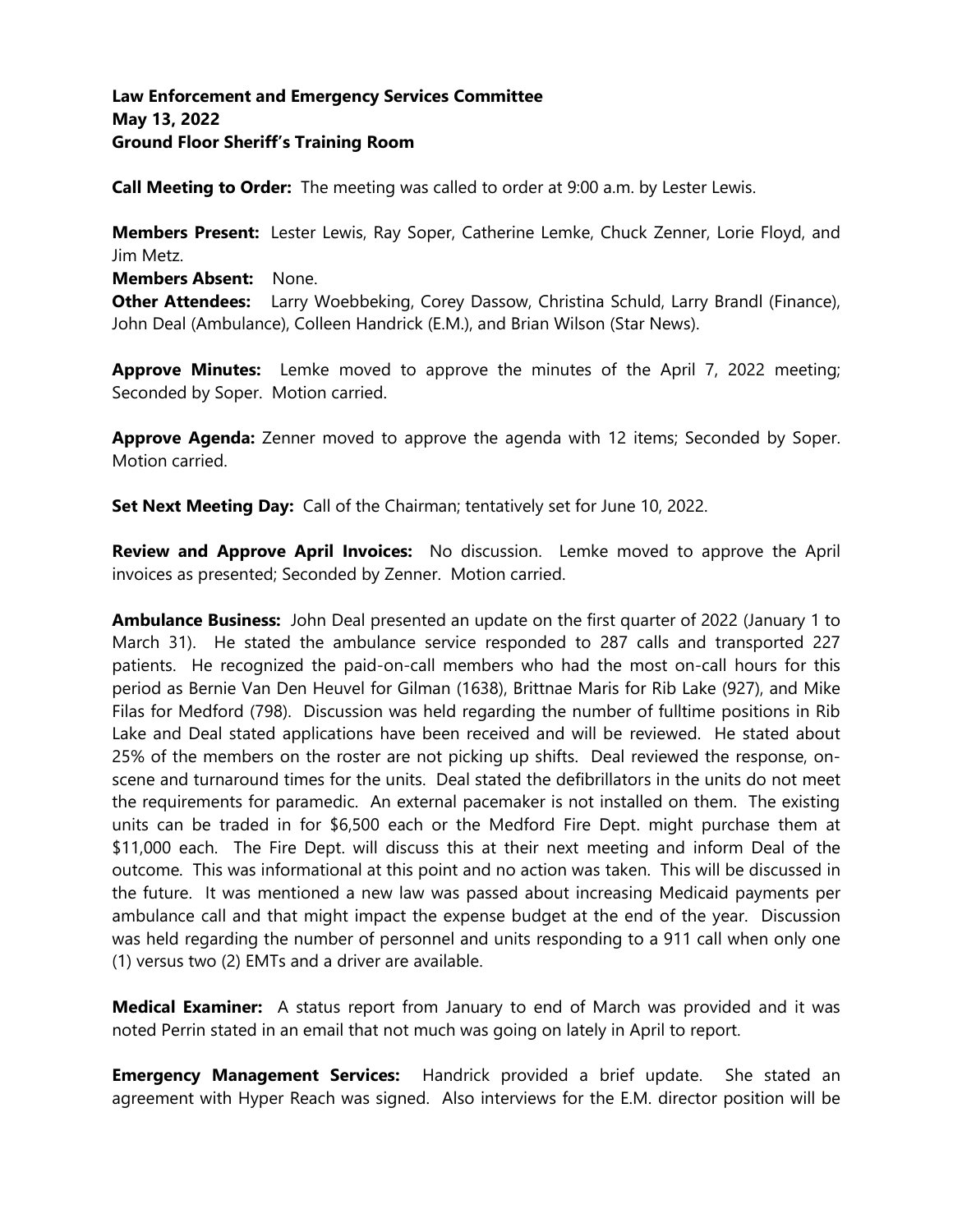held next week Thursday. There are five (5) applicants and Handrick stated her June 2<sup>nd</sup> retirement date could be a little flexible if needed to train the new director.

### **Sheriff's Report & Law Enforcement Business:**

- Woebbeking stated there are currently 36 inmates, with 14 from Marathon.
- Woebbeking stated the jail staff is still shorthanded.
- Currently there is one (1) deputy position open and possibly another one in the near future.
- Woebbeking stated three (3) of the squads have been replaced. The cost was a little higher than wanted but the ongoing struggle for vehicles is probably going to continue through 2024.
- Woebbeking stated the recording equipment in the interview room is about 20 years old and is failing. The approx. cost for replacement is \$5,000.
- Dassow stated the WISCOM system (radio infrastructure for the State) is projected to have some changes but not sure what that will entail and/or how it will affect Taylor County. The end result may be having only local radio coverage with 1 or 2 towers of our own. Discussion was held regarding radio communication over the years and the possible digression backwards to only local coverage versus statewide communication.

**The Law Enforcement and Emergency Services Committee will go into Closed Session by taking a roll call vote at approximately 9:20 a.m. pursuant to Section 19.85(1)(f), Wisconsin State Statutes, to consider medical histories, personal histories, or disciplinary data of a public employee as it relates to Section 5.1(C), Employee Handbook,** *Retiree Health Insurance Eligibility***, which, if discussed in public, would be likely to have a substantial adverse effect upon the reputation of persons referred to in such histories or data. The Closed Session is expected to last for approximately 10 minutes.:** Zenner moved to go into closed session; Seconded by Lemke. Roll call vote was taken: Yes – Lemke, Zenner, Soper, Floyd, Lewis, No – none. Motion carried. Closed session started at 9:54am. Soper moved to go back into open session; Seconded by Lemke. Motion carried.

**The meeting will reconvene in Open Session pursuant to Section 19.83, Wisconsin State Statutes, to take any necessary action on the matter discussed in Closed Session.:** Open session started at 9:58am. No action needed.

**Adjourn:** With no further business, Lemke moved to adjourn the meeting; Seconded by Floyd. Motion carried. The meeting was adjourned at 9:59am.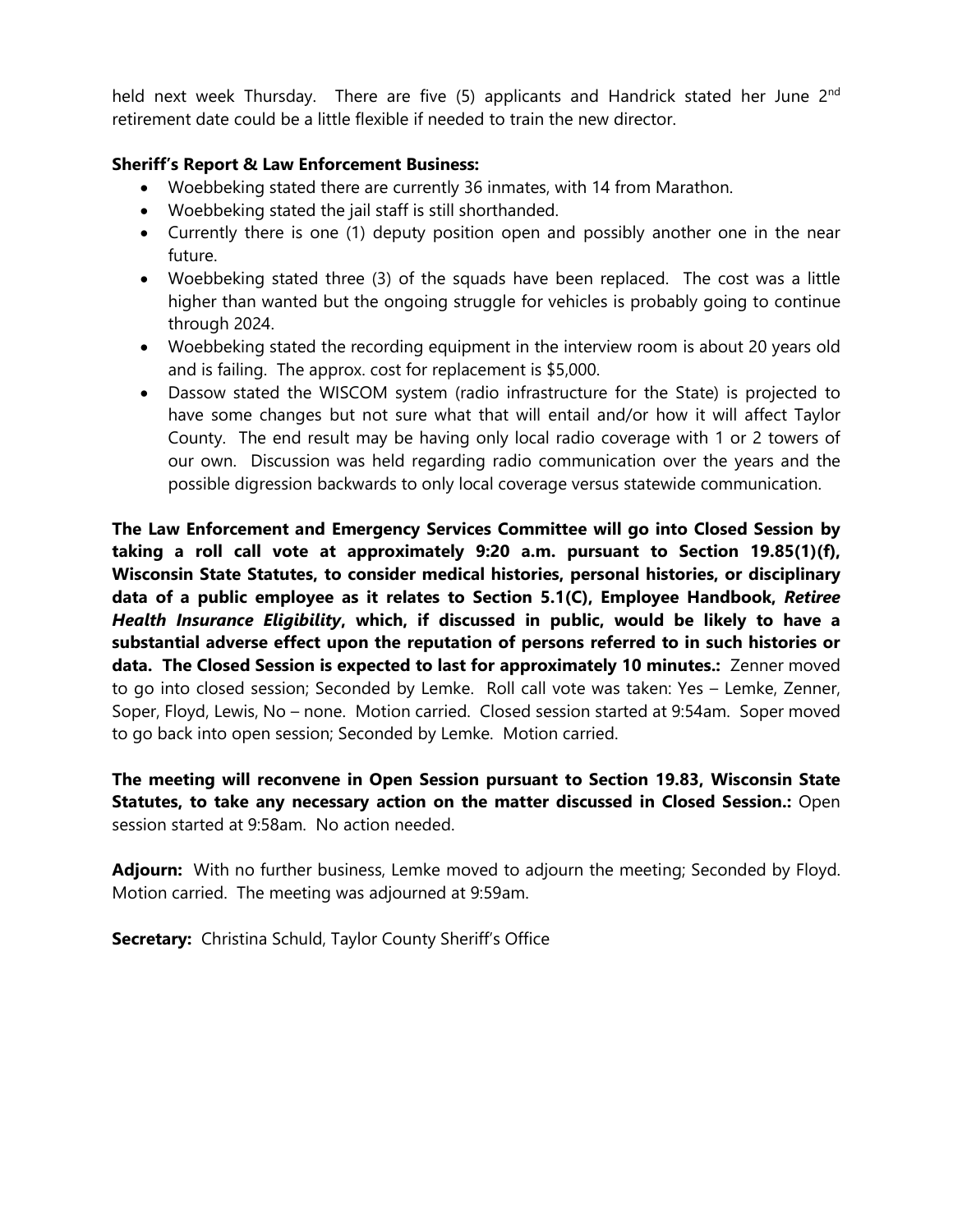### **Law Enforcement and Emergency Services Committee April 7, 2022 Ground Floor Sheriff's Training Room**

**Call Meeting to Order:** The meeting was called to order at 9:00 a.m. by Lester Lewis.

**Members Present:** Lester Lewis, Myron Brooks, Ray Soper, Catherine Lemke, and Scott Mildbrand.

**Members Absent:** None.

**Other Attendees:** Larry Woebbeking, Corey Dassow, Christina Schuld, Larry Brandl (Finance), John Deal (Ambulance), Bob Kirkley (Regional Director for Aspirus MedEvac), Colleen Handrick (E.M.) and Brian Wilson (Star News).

**Approve Minutes:** Brooks moved to approve the minutes of the March 4, 2022 meeting; Seconded by Mildbrand. Motion carried.

**Approve Agenda:** Lemke moved to approve the agenda with 12 items; Seconded by Soper. Motion carried. Near the end of the meeting, it was noted the numbering was incorrect and actually contained 14 items. Lemke moved to make an amendment to approve the agenda with 14 items; Seconded by Soper. Motion carried.

**Set Next Meeting Day:** Call of the Chairman; tentatively set for May 13, 2022.

**Review and Approve March Invoices:** No discussion. Mildbrand moved to approve the March invoices as presented; Seconded by Brooks. Motion carried.

**Approve Resolution Expressing Appreciation to Kelley Isola for Her Many Years of Service to Taylor County:** No discussion. Brooks moved to approve the resolution expressing appreciation to Kelley Isola for her many years of service to Taylor County; Seconded by Mildbrand. Motion carried.

**Approve Resolution Expressing Appreciation to Ingrid Purvis for Her Many Years of Service to Taylor County:** No discussion. Soper moved to approve the resolution expressing appreciation to Ingrid Purvis for her many years of service to Taylor County; Seconded by Mildbrand. Motion carried.

**Ambulance Business:** John Deal, EMS Manager for Ambulance was present to answer questions related to the agreement.

a) Discuss and approve agreement: The updated agreement was presented with changes to pages 2 and 4. Page 2 paragraph 2.2 included the addition of "and paid at Aspirus's standard market rates for such positions" and Page 4 paragraph 6.1.1 with the addition of "expense" in the last line. Discussion was held regarding the on-call rate changing from \$3.00 to \$2.70 and the base rate from \$18.97 to \$20.39. Deal stated there is not a provision in the agreement for increased wages for EMT's with advanced certifications. There was discussion regarding the wording as indicating the number of employees will be dictated by Aspirus. Deal stated the County Board would have to approve changes in the number of employees. Corp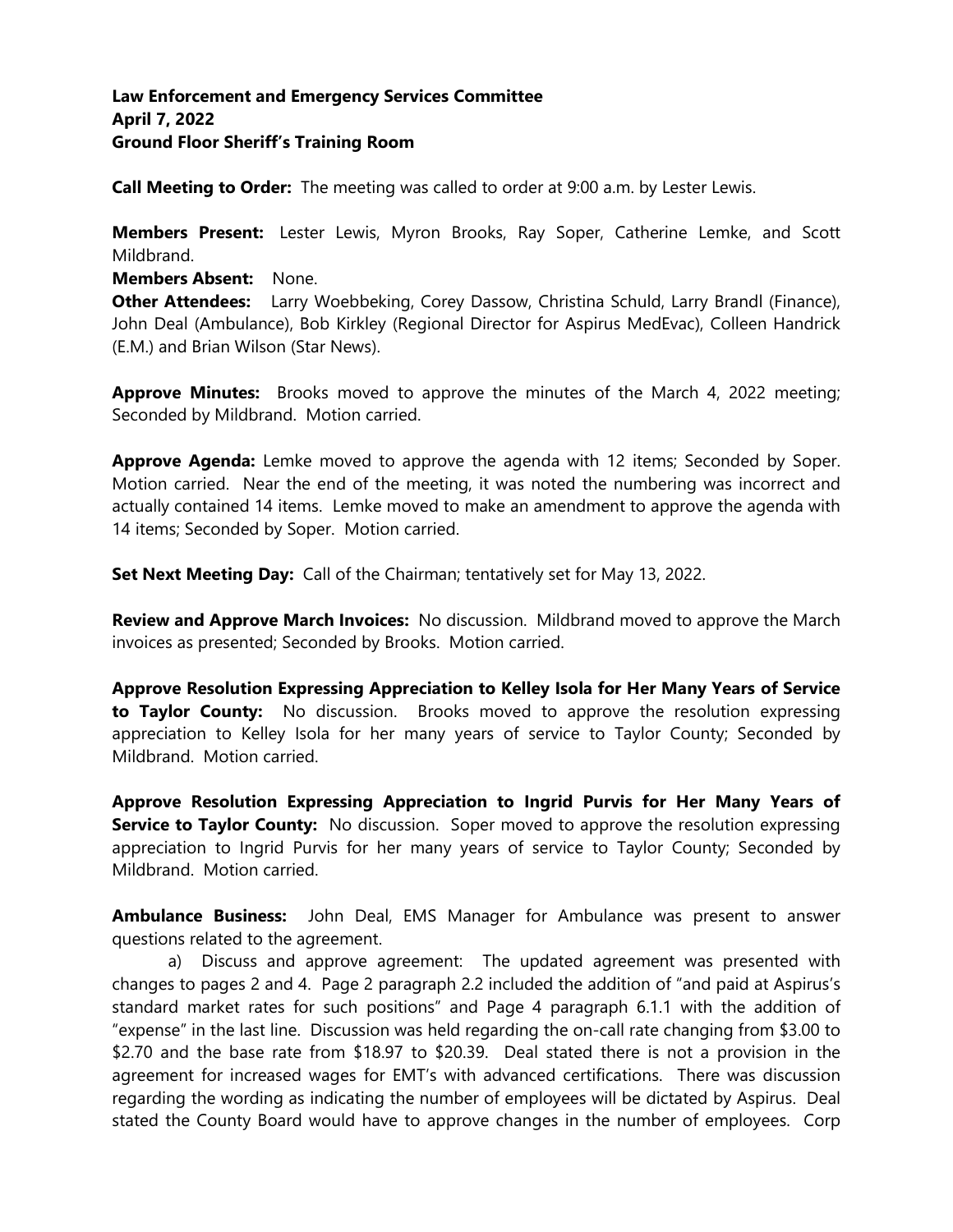Counsel reviewed and approved the language in the agreement. Mildbrand moved to approve the Ambulance Service Agreement between Aspirus Wausau Hospital and Taylor County as presented; Seconded by Brooks. Motion carried.

b) Review and approve Resolution of Ambulance Service Agreement Between Aspirus Wausau Hospital and Taylor County: Mildbrand moved to approve the resolution of ambulance service agreement between Aspirus Wausau Hospital and Taylor County; Seconded by Brooks. Motion carried.

### **Medical Examiner:** No report was provided.

**Emergency Management Services:** Handrick provided a brief update.

- a) EM Updates:
	- The FFY21 EPCRA reimbursement check was received in the amount of \$8,012.19 and the EMPG check was \$35,583.21.
	- Handrick will be working with Hyper-Reach to provide 1-2 months of free coverage during the transition period for the emergency notification change. The anticipated time is Nov-Dec as CodeRED is paid for through December 31, 2022.
	- A table-top exercise is set for April  $14<sup>th</sup>$  at 1pm and involves Human Services, Sheriff's Office, Medford PD, Rib Lake PD, and Stetsonville FDPW but Handrick is still waiting to hear from other communities for a response.
	- State-wide tornado drills are set for today at 1:45pm and 6:45pm.
	- The National Weather Service (NWS) La Crosse will not issue any actual test tornado warning so no information will be relayed across teletype systems or cellphones.
	- The NWS will alert the weather radios with weekly test alarms, issue social media post and announce the drill over the WISCOM system. The spotter activation system will be tested.
	- The FFY22 POW items are being updated.

b) Posting for EM Directors Position: Handrick submitted her resignation last week to Chairman Lewis and Human Resources. Her last day is June 2<sup>nd</sup>. Discussion was held regarding full-time versus part-time status and a possible review of the job description. Soper moved to post/advertise for the Emergency Director's Position as is; Seconded by Lemke. Motion carried.

# **Sheriff's Report & Law Enforcement Business:**

- Woebbeking stated there are currently 35 inmates, with 14 from Marathon.
- Woebbeking stated there are still ongoing issues with ordering the new squad cars. This is the 2<sup>nd</sup> year and orders have been cancelled again. Woebbeking is working with the local dealerships to buy vehicles off the lot. There is a slight price increase due to them not being 'fleet' vehicles.
- Woebbeking stated with the increased fuel costs, the monthly expenses are higher than normal.

Soper asked about the last 911 interruption. Woebbeking stated it was not an in-house equipment problem. The problem lies with Motorola and/or TDS. A meeting is scheduled for April 19<sup>th</sup> with the Sheriff's Office and representatives from both Motorola and TDS to discuss this issue. Soper would like to attend the meeting.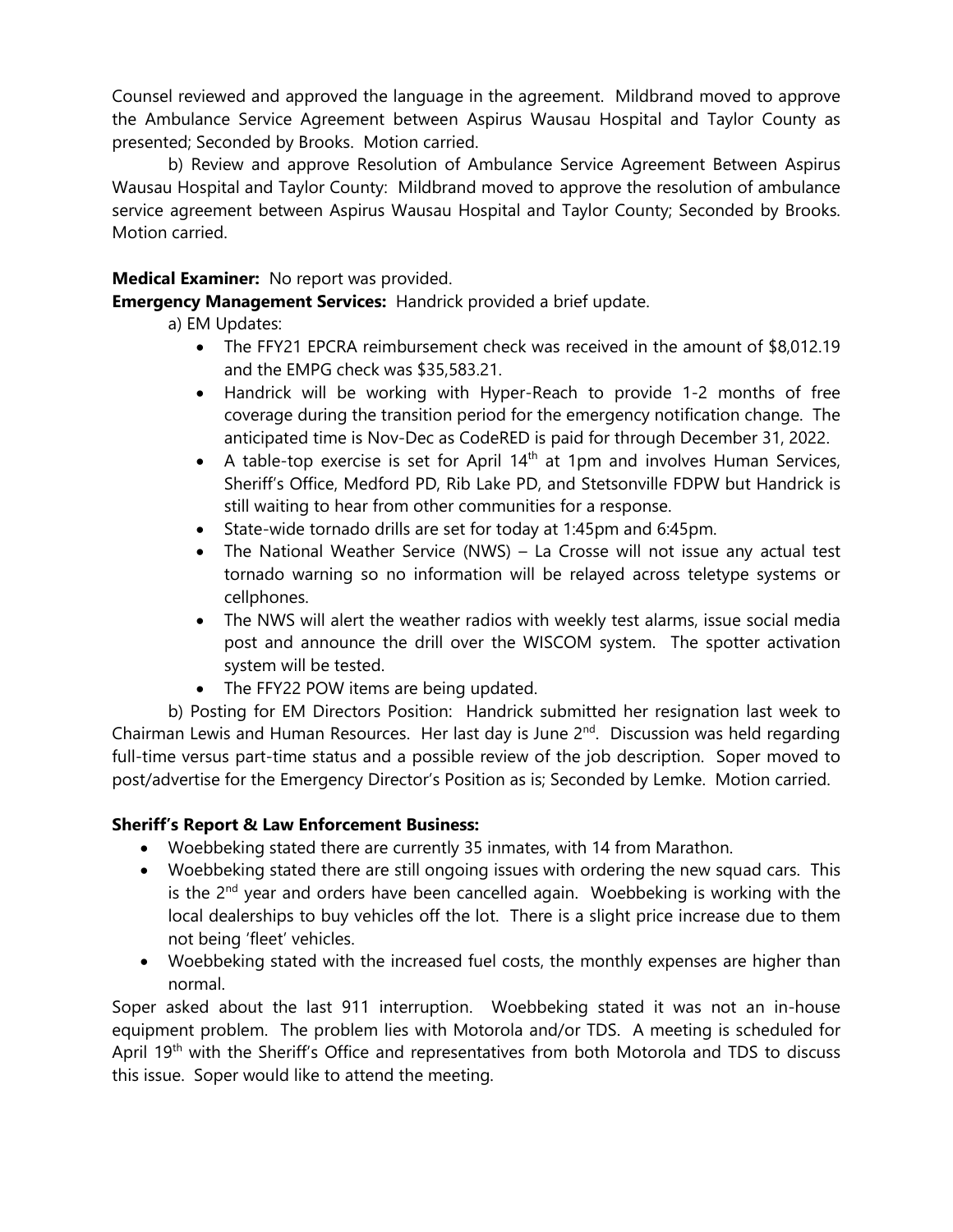**The Law Enforcement and Emergency Services Committee will go into Closed Session by taking a roll call vote at approximately 9:30 a.m. pursuant to Section 19.85(1)(f), Wisconsin State Statutes, to consider medical or personal histories of specific persons, which, if discussed in public, would be likely to have a substantial adverse effect upon the reputation of any person referred to in such histories or data regarding Section 5.1(C), Employee Handbook, retiree health insurance eligibility. The Closed Session is expected to last for approximately 30 minutes:** Brooks moved to go into closed session; Seconded by Soper. Roll call vote was taken: Yes – Lemke, Soper, Brooks, Mildbrand, Lewis, No – none. Motion carried. Closed session started at 9:36am. Lemke moved to go back into open session; Seconded by Soper. Motion carried.

**The meeting will reconvene in Open Session pursuant to Section 19.83, Wisconsin State Statutes, to take any necessary action on the matter discussed in Closed Session:** Open session started at 10:09am. Mildbrand moved to approve Sheriff Woebbeking to direct Deputy Bowers to return to work; Seconded by Brooks. Motion carried.

Adjourn: With no further business, Lemke moved to adjourn the meeting; Seconded by Brooks. Motion carried. The meeting was adjourned at 10:11am.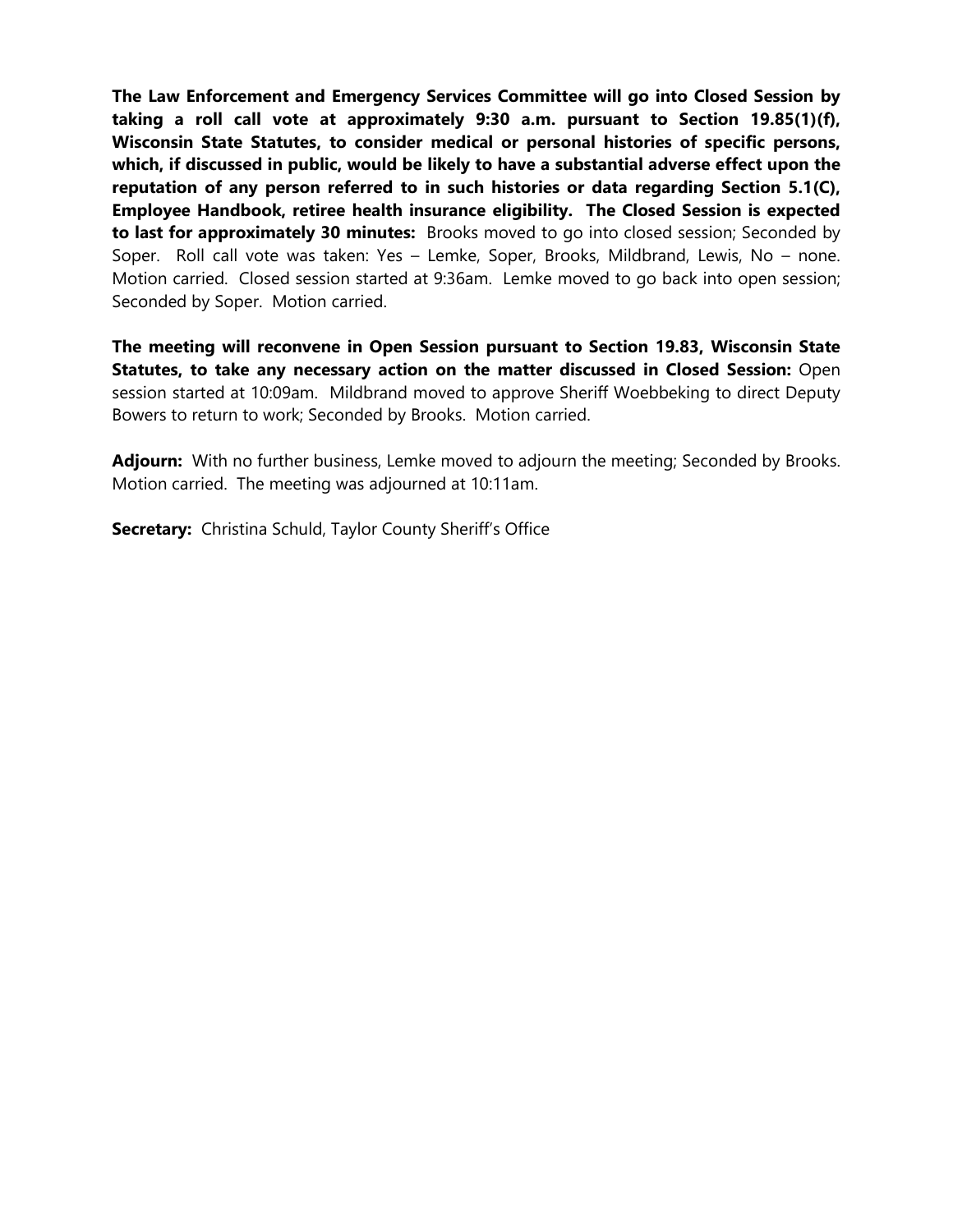# **Law Enforcement and Emergency Services Committee March 4, 2022 3 rd Floor County Board Room**

**Call Meeting to Order:** The meeting was called to order at 8:00 a.m. by Lester Lewis.

**Members Present:** Lester Lewis, Myron Brooks, Ray Soper, Catherine Lemke, Scott Mildbrand, and Jim Metz.

**Members Absent:** None.

**Other Attendees:** Larry Woebbeking, Corey Dassow, Christina Schuld, Larry Brandl (Finance), John Deal (Ambulance), Jason Keffeler and Greg Shaw (Aspirus Hospital), Colleen Handrick (E.M.), Andrea Farrand (County Clerk), and Brian Wilson (Star News).

**Approve Minutes:** Lemke moved to approve the minutes of the February 11, 2022 meeting; Seconded by Mildbrand. Motion carried.

**Approve Agenda:** Brooks moved to approve the agenda of 10 items; Seconded by Soper. Motion carried.

**Set Next Meeting Day:** Call of the Chairman; tentatively set for Thursday, April 7, 2022.

**Review and Approve February Invoices:** No discussion. Mildbrand moved to approve the February invoices as presented; Seconded by Lemke. Motion carried.

**Ambulance Business:** John Deal, EMS Manager for Ambulance was present to answer questions related to the subsidy and agreement.

a) 2021 Subsidy Request: Deal presented the 2021 subsidy request in the amount of \$461,956, which is a decrease of \$36,085 from the budgeted amount of \$498,041. Deal stated the request was approx. 44.6% of the expenses. No discussion was held. Mildbrand moved to approve the 2021 subsidy request for \$461,956 as presented; Seconded by Brooks. Motion carried.

b) 2022 Ambulance Service Agreement: Discussion was held regarding the presented agreement, in particular the proposed "cap" on the subsidy amount. Current wording states "Taylor County's contribution is limited and it shall not exceed 45% of the accepted budget. If the difference does exceed 45% of the accepted budget, then it is the responsibility of Aspirus." Jason Keffeler stated Aspirus' attorney wanted to clarify the 'accepted budget' wording. The wording could mean either the operating budget or the operating expenses. The current model for the subsidy is payment for operating expenses. Discussion also involved a possible hard figure with a 5% overrun added. The Committee agreed the wording of the agreement needed to be clarified for 'operating expenses' and it will have to go back to Corp Counsel. Mildbrand moved to table approving the agreement until Corp Counsel reviews changing the wording to include 'operating expenses' versus 'accepted budget'; Seconded by Soper. Motion carried. No action was made on the resolution for the agreement which was to go to the County Board today.

**Medical Examiner:** No report was provided.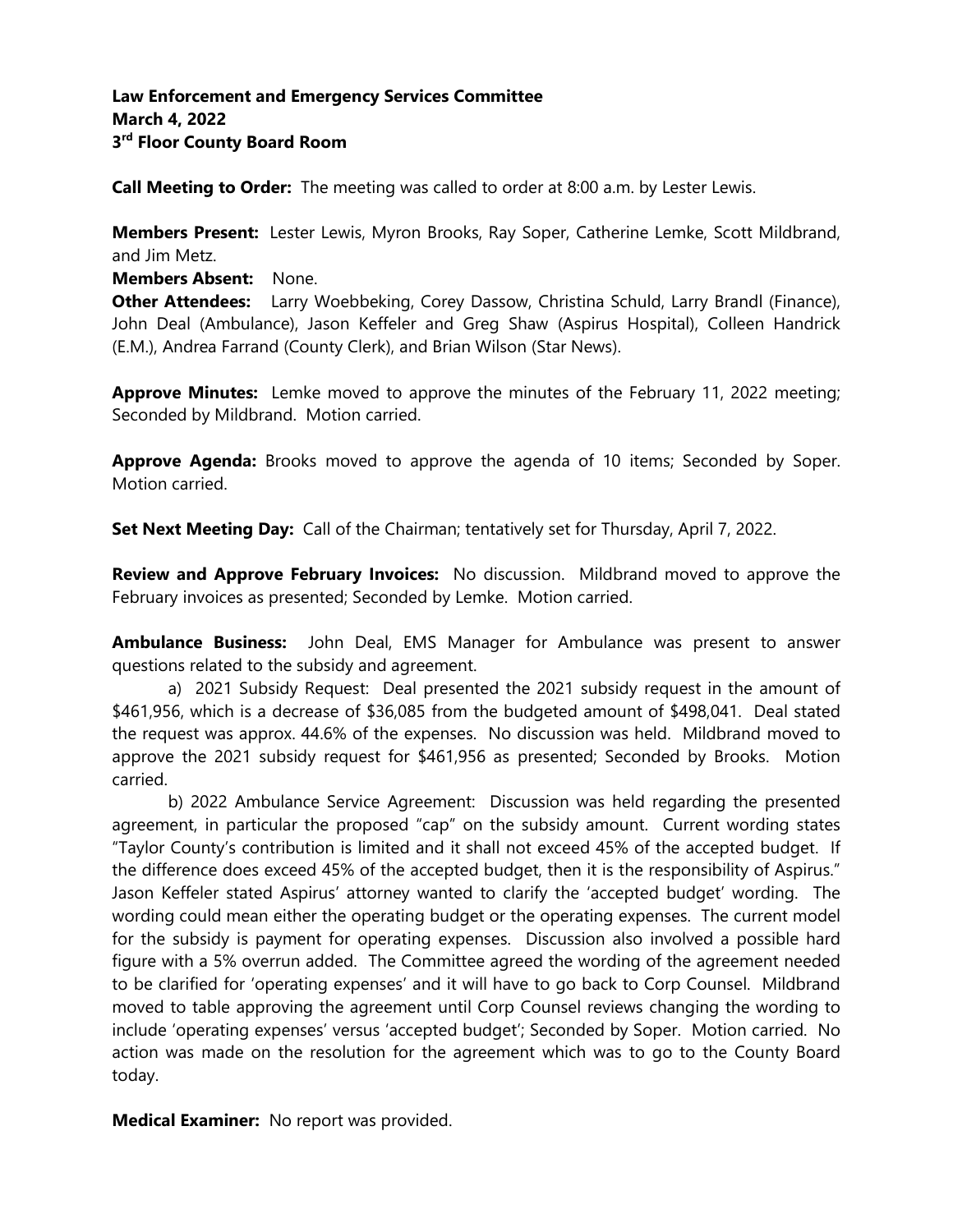**Emergency Management Services:** Handrick provided a brief update.

a) Handrick completed the WI Emergency Planning & Special Needs Populations course with three (3) Human Services (H.S.) staff members.

b) The table-top exercise with H.S. had to be rescheduled from March 14 to April 7 due to H.S. scheduling conflicts.

c) Grant modifications were made to the EMPG FFY21 grant and resubmitted to the state E.M. office. The EPCRA FFY21 grant might have to modified as well.

d) COVID-19 expenses are still being incurred. The Finance Dept. advised Handrick the COVID expense account was closed and those expenses now have to come out the E.M. budget. Current grant criteria do not allow those expenses to be covered but the ARPA grant might be a possible avenue for funding. ARPA funds have to be committed by December 31, 2024 and spent by December 31, 2026.

#### **Sheriff's Report & Law Enforcement Business:**

- Woebbeking stated there are currently 27 inmates, with 15 from Marathon.
- Replacement squad cars are still unavailable and it might take another year before they are ready.
- Woebbeking attended the Sheriff's Conference last month and found some information on a device for jail documentation. The device is a scanner that electronically documents activities and automatically puts the information into Spillman. The cost is approx. \$10,000 and could possibly come out of the jail improvement fund. Woebbeking will do more research and bring it back to the Committee.

**Adjourn:** With no further business, Lemke moved to adjourn the meeting; Seconded by Mildbrand. Motion carried. The meeting was adjourned at 8:44 am.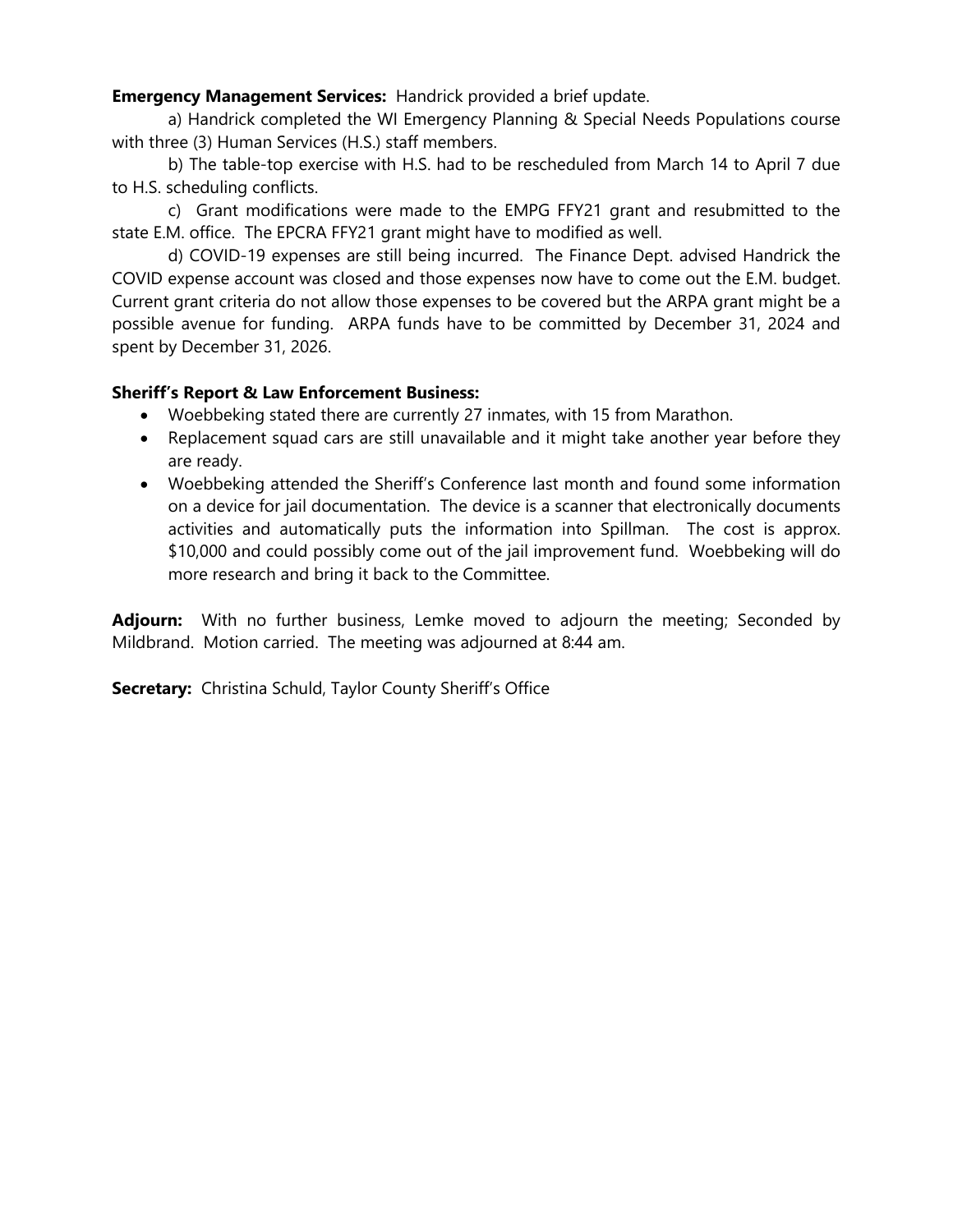# **Law Enforcement and Emergency Services Committee February 11, 2022 3 rd Floor County Board Room**

**Call Meeting to Order:** The meeting was called to order at 9:00 a.m. by Lester Lewis.

**Members Present:** Lester Lewis, Myron Brooks, Ray Soper, Catherine Lemke, and Scott Mildbrand via Zoom.

**Members Absent:** None.

**Other Attendees:** Larry Woebbeking, Corey Dassow, Christina Schuld, Larry Brandl (Finance), John Deal (Ambulance), Colleen Handrick (E.M.), and Brian Wilson (Star News).

**Approve Minutes:** Brooks moved to approve the minutes of the January 14, 2022 meeting; Seconded by Soper. Motion carried.

**Approve Agenda:** Lemke moved to approve the agenda of 10 items; Seconded by Brooks. Motion carried.

**Set Next Meeting Day:** Call of the Chairman; tentatively set for March 11, 2022.

**Review and Approve January Invoices:** No discussion. Soper moved to approve the January invoices as presented; Seconded by Lemke. Motion carried.

**Ambulance Business:** John Deal, EMS Manager for Ambulance was present to answer questions related to the proposed annual subsidy and ambulance bids.

a) 2022 Subsidy Agreement: Lewis informed the Committee members no action was going to be taken on the agreement today due to Corp Counsel still needing to review it. The agreement was emailed to the Committee members prior to the meeting for review. Discussion mostly consisted of determining if a "cap" should be put on the annual subsidy amount and if it should be based on a solid figure not to exceed or a percentage of the total operating budget. Deal stated the current subsidy is approx. 47% of the total ambulance operating budget, with the 2020 subsidy at approx. \$498,000. Lewis stated he has repeatedly asked for an annual breakdown of the expenses for service calls but never received a report. It was noted the County pays for the purchases of the ambulances and all non-disposable equipment. Lewis said it would be difficult to determine if a percentage cap would be appropriate as exact expenses are unknown and the annual amount could be subject to change every year with increasing operating expenses. A solid figure not to exceed a specified amount was also discussed based on the current 2020 figure of approx. \$498,000. It was mentioned due to the increased number of full-time staff, that number would be closer to \$509,000 for the 2021 subsidy request. It was stated a solid figure would be a safeguard for the taxpayers. Committee members agreed wording along the lines of the "percentage or solid dollar amount may be negotiated annually" should be added to the agreement. Mildbrand moved to have a percentage cap of 47% of the ambulance operating budget set for the 2022 ambulance subsidy but Lemke suggested only 45%; Mildbrand amended his motion to 45%; Seconded by Soper. Motion carried. The agreement will go to Corp Counsel for review with the 45% cap on total operating expenses. It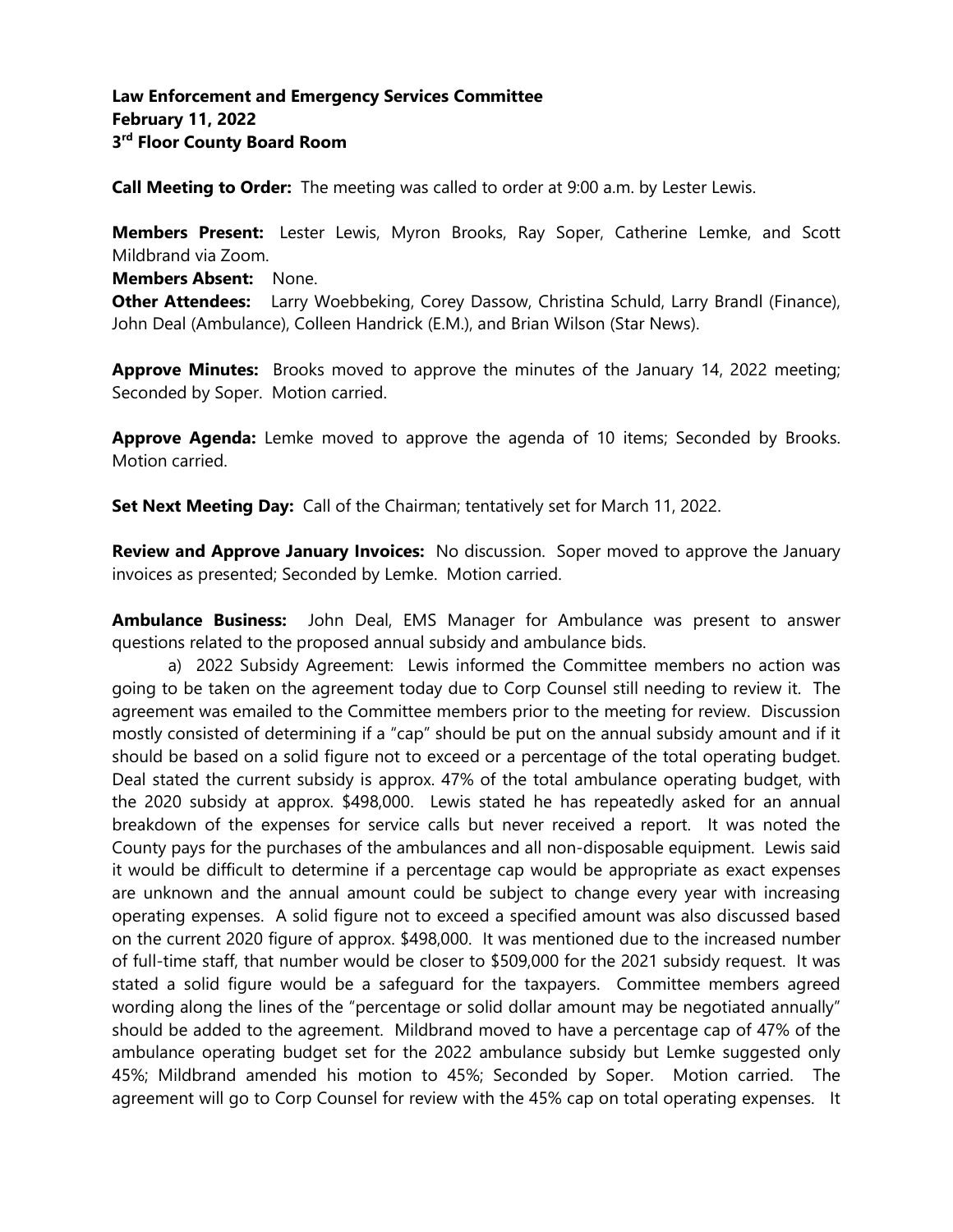was noted the subsidy is only for Ambulance/911 calls and does not include any MedVac services.

b) Ambulance Bids: Deal stated only bid came back with a total of \$247,960.00. The specs included a truck chassis versus a van style. Discussion was held regarding the liquid spring suspension in the bid specifications. Liquid spring suspension offers a smoother ride for patients and drivers. The maintenance of this type of suspension is unknown at this time. It was noted the warranty for this unit is five (5) years/60,000 miles and the unit's life expectancy is approx. 14 years. Lemke moved to approve the purchase of the new ambulance with liquid spring suspension for the price of \$247,960.00; Seconded by Brooks. Roll call vote was taken: Yes – Lemke, Soper, Brooks, Lewis and No – Mildbrand. Motion carried.

**Medical Examiner:** A report was emailed from Scott Perrin and read to Committee members. No further discussion.

**Emergency Management Services:** Handrick provided a brief update.

a) Handrick stated she met with Human Services to discuss the power outage call and what WI State Statute requires Human Services to manage a warning center. HS was able to get donated food but anticipated feeding more people than what was donated and the some of the food went to waste. Food vouchers might be a better option in the future. HS staffing concerns were discussed. Financial reimbursement for emergency expenses was also discussed. It was decided to have a joint meeting with the Executive Committee for future events. A table-top exercise is planned for April 14<sup>th</sup> with HS staff. Other invites will include Law Enforcement, EMS, Fire, DPW and village/county staff.

b) HS and Handrick will be participating in the upcoming Training Opportunity-Emergency Planning & Special Needs Populations.

c) PPE distribution continues.

d) Coordination with the Medford FD continues for testing/vaccination clinics. The Health Dept. continues to evaluate testing at each clinic throughout February.

e) Handrick is still working on a cost saving option for the Emergency Notification platform. Woebbeking has concerns with the integration of the proposed platform. IT was contacted for assistance but as of today, no response was received. The new platform would be a cost savings of \$2,050 annually. Handrick will have to decide by mid-March to receive the current price quote.

# **Sheriff's Report & Law Enforcement Business:**

- Woebbeking stated there are currently 39 inmates, with 18 from Marathon.
- A jail inspection was completed with only a few small infractions. It was one of the best inspections in the State.
	- $\circ$  The infractions were: a form signed by Sheriff Don Wright should be updated and the number of sergeants is a little low but with a shortage of total staff it is difficult to achieve optimal numbers. Once staff is at 100%, then the sergeant numbers would be considered sufficient.
- Dave Kahan will be retiring on April  $9<sup>th</sup>$  with approx. 38 years served to the Dept. Jeremy Dassow is in recruit school to fill Kahan's position.
- The Bellinger Tower cost approx. \$15,000 to fix the outdated equipment.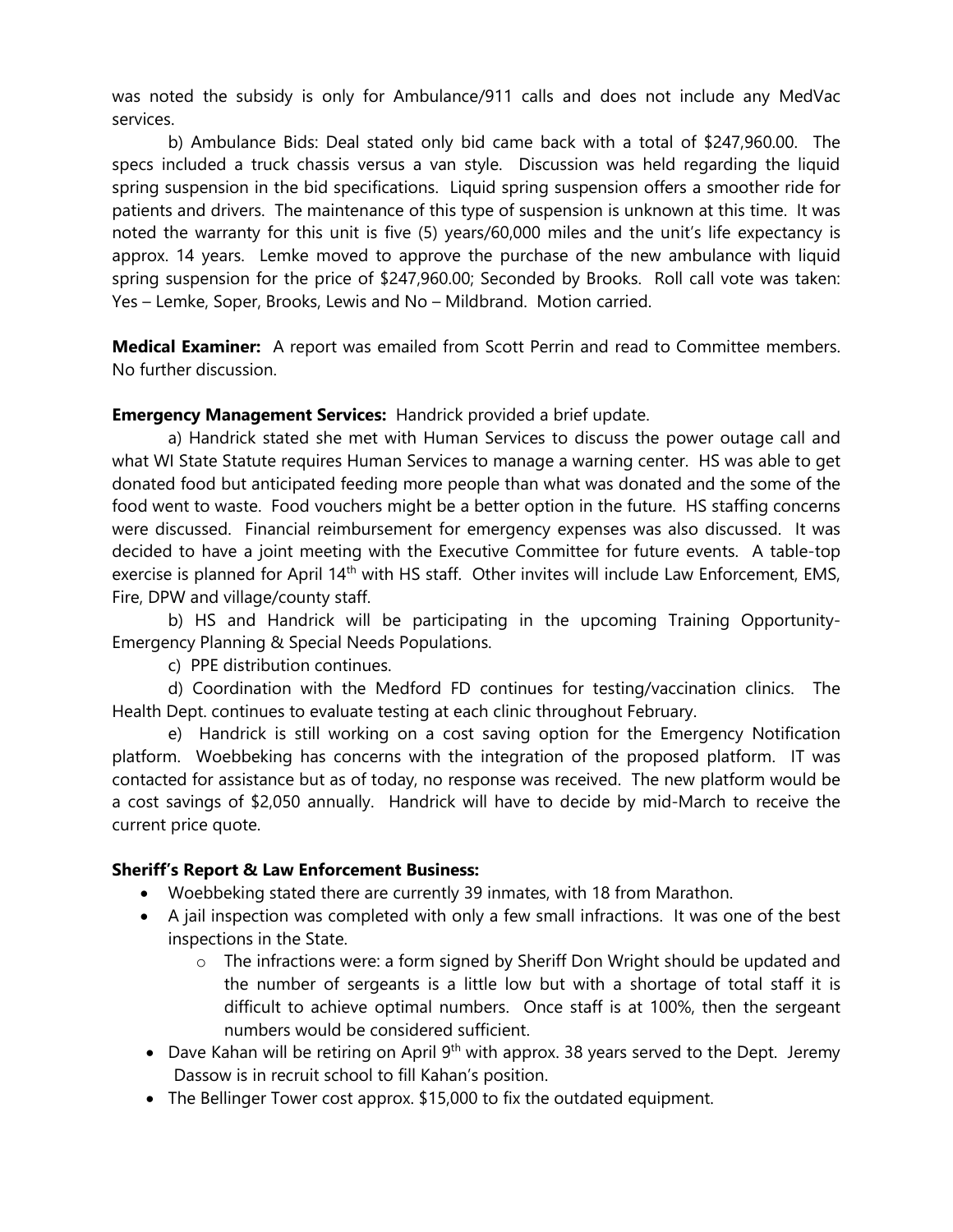- o Discussion was held regarding moving the equipment to Gilman. Since the equipment has been replaced, it was recommended to wait and see if things continue to work. If not, then maybe the move would happen. It was asked what the cost would be for an additional unit in Gilman? Corey Dassow will research the cost.
- Dassow stated all squad and portable radios are at the end of their life expectancy. Replacement for all radios would be approx. \$295,000. It was mentioned this might qualify for ARPA funds.
- Lewis stated Mike Filas spoke with the Fire Commission for funding and all fire depts. will be submitting requests for radio funding. It was also clarified Filas was only requesting \$71,000 in funds as the water tower radios were separate issue.
- The water tower redundancy equipment was discussed and it was noted that equipment was not really working either.

Adjourn: With no further business, Lemke moved to adjourn the meeting; Seconded by Brooks. Motion carried. The meeting was adjourned at 10:34 am.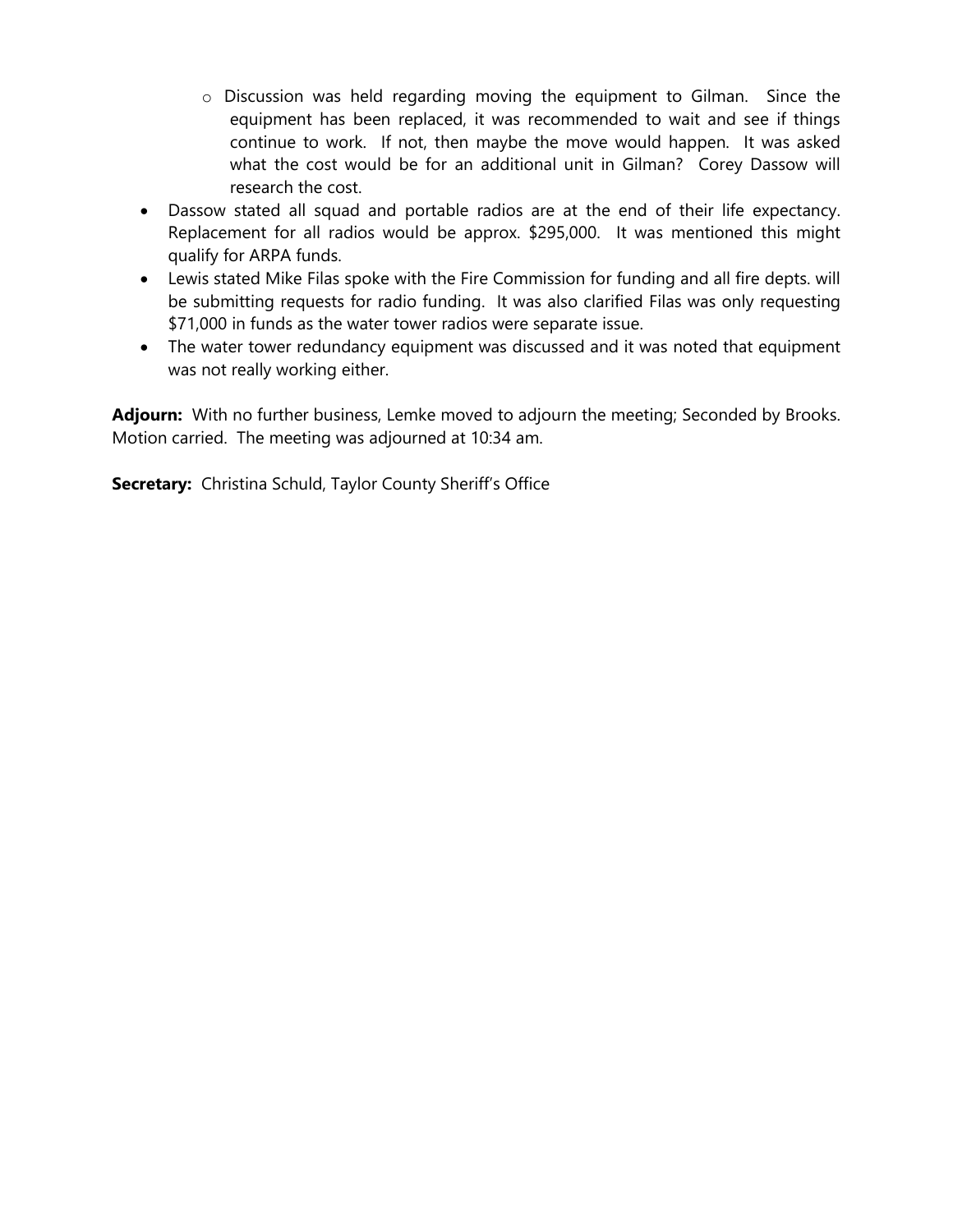### **Law Enforcement and Emergency Services Committee January 14, 2022 Sheriff's Office Training Room – Ground Floor**

**Call Meeting to Order:** The meeting was called to order at 9:00 a.m. by Lester Lewis.

**Members Present:** Lester Lewis, Myron Brooks, Scott Mildbrand, Ray Soper, Catherine Lemke, and Jim Metz.

#### **Members Absent:** None.

**Other Attendees:** Larry Woebbeking, Corey Dassow, Christina Schuld, Larry Brandl (Finance), John Deal (Ambulance), Jason Keffeler (Aspirus Medivac), Colleen Handrick (E.M.), Andrea Farrand (County Clerk), Doris Kiefer (Taylor County Humane Society), Amy Merrill (Taylor County Victim Witness Coordinator), Mike Filas (Fire Commission), Emily Gojmerac (Star News), Rachael Schuette, Abigail Reis, Michael Martines, and Edward Rusch.

**Approve Minutes:** Brooks moved to approve the minutes of the December 10, 2021 meeting; Seconded by Mildbrand. Motion carried.

**Approve Agenda:** Soper moved to approve the amended agenda of 13 items; Seconded by Lemke. Motion carried.

**Set Next Meeting Day:** Call of the Chairman; tentatively set for February 11, 2022.

**Sheriff's Recognition for Citizens Assistance During an Emergency:** Woebbeking recognized citizens for their assistance during an accident that occurred on November 24, 2021. Individuals were given a certificate of recognition and their photo was taken by the Star News. Individuals included Rachael Schuette, Abigail Reis, and Michael Martines. Two (2) other citizens assisted but were unable to attend, Jesse Gruny and Haleigh Anding. Another individual also assisted but wished to remain anonymous.

**Review and Approve December Invoices:** No discussion. Mildbrand moved to approve the December invoice as presented; Seconded by Brooks. Motion carried.

**Humane Society Agreement:** Doris Kiefer was the representative for the 2022 Humane Society Agreement. Kiefer stated vet bills and medications totaled about \$45,000 for 2021. Kiefer also noted volunteer staff was down but community support was still strong. Kiefer stated acceptance to the 2022 agreement with no changes from the 2021 one but would like to propose a three (3) year agreement instead of annually. The Humane Society Board would have to approve the agreement with possible inflation costs. Lewis stated if the Society could have it approved by June, it would then be reviewed and proposed to the Finance Committee for budgeting purposes. Kiefer agreed. Soper moved to approve the 2022 Annual Agreement between Taylor County and Taylor County Humane Society as presented; Seconded by Lemke. Motion carried.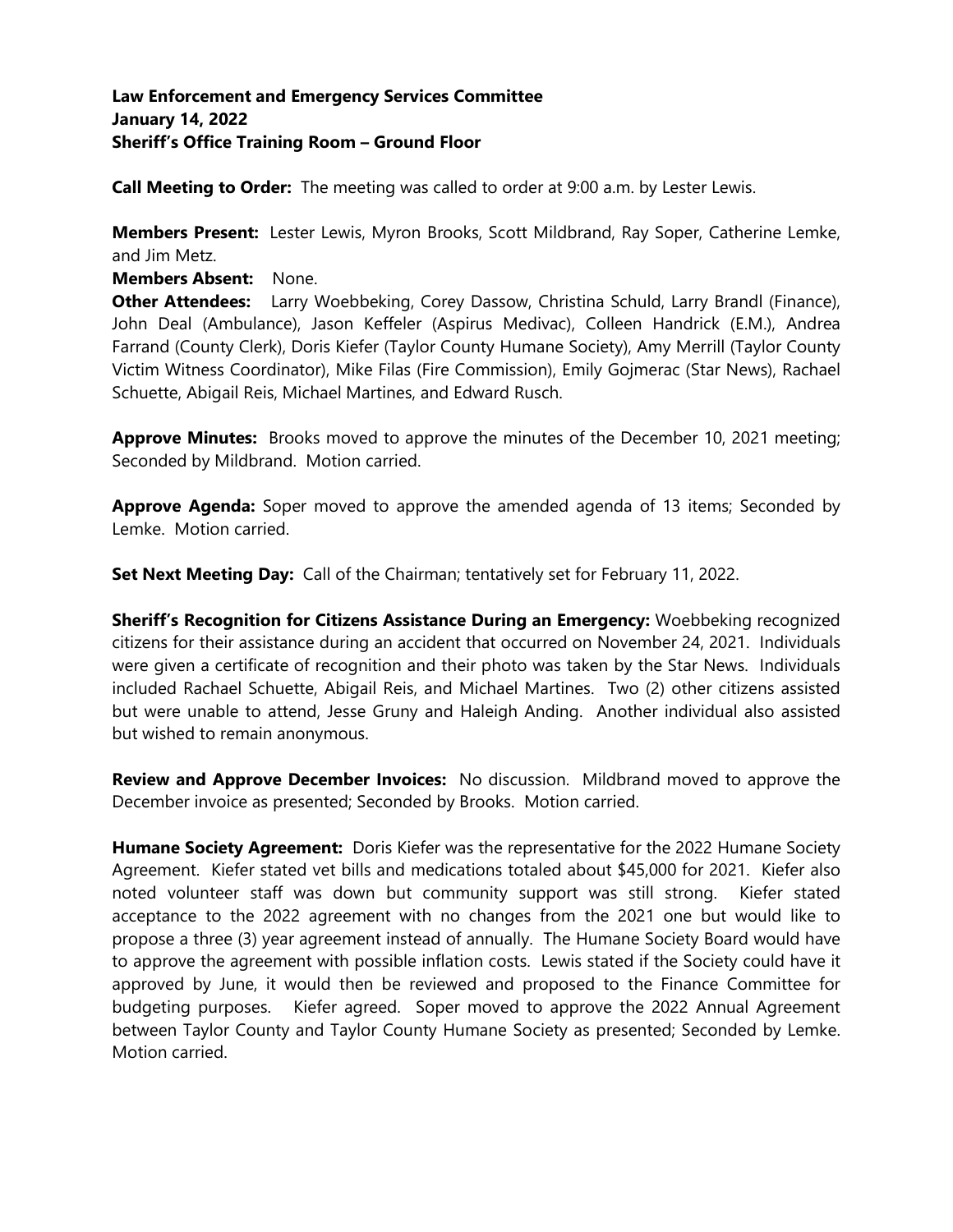**Ambulance Business:** Jason Keffeler, Assistant Director for the Medivac, and John Deal, EMS Manager for Ambulance presented a Transition Plan for Taylor County Ambulance and discussed staffing concerns/proposals.

a) Transition Plan for EMS: Deal gave a brief review of the information presented at the December meeting regarding the history of the ambulance and status of staffing issues. Each service area (Medford, Gilman and Rib Lake) has their own operational plan and license. Aspirus is in the process of reorganizing its infrastructure to have only the Wausau center as the billing and processing site for all facilities. With this new reorganization, Aspirus is proposing to consolidate the three (3) Ambulance operational plans and licenses into one (1) for Taylor County. Deal stated this would be more efficient for staff scheduling and billing processing. With each separate plan now, staff from one (1) service area cannot be used in another without going through a lot of paperwork and time. The consolidation would allow for staffing over service area boundaries. The consolidation would result in a revenue loss of \$7,175.00 from the Funding Assistance Program to Taylor County. However, Deal stated with greater efficiency in call times, that revenue will be made up in the number of increased calls and should reduce the County's annual subsidy, which is at \$461,160.00. With the logistics of staffing ambulances and on-call needs, there isn't enough employees to continue with the current plans to keep each separate. The majority of the services calls are during the day, and most volunteers work other jobs, limiting the number of people available for calls. Most volunteers cannot commit to an additional 43 hours per week of work. The number of volunteers is limited and no new EMTs are entering the field and experienced EMTs are leaving the profession. By increasing the full-time staff during the day, the number of on-call hours would be for evening/night hours. The number of full-time employees is 4.6 and on-call is 27, with 13 driver only positions. To increase some of the on-call hours to full-time would cost approx. \$31,000.00 compared to a new fulltime position of \$50,000.00. Discussion was held on active recruitment needed for more volunteers and lack of interest in the profession. Discussion was also held on increasing the number of full-time staff versus on-call. Deal reviewed the three (3) recommendations presented, (1) to shift operational control from Aspirus Medford Hospital to Aspirus Wausau Hospital-MEDEVAC, (2) to consolidate the separate services plans and licenses to a single entity, and (3) to increase the number of full-time staff. Mildbrand moved to approve recommendations 1 and 2 and send recommendation 3 to County Board; Seconded by Soper. Motion carried. It was stated Corp Counsel needed to review the language in the agreements.

b) Update for Ambulance Replacement: Deal stated bids were sent out and are due back by January 28, 2022. Deal stated vendors are estimating at least 12 months for delivery.

**Medical Examiner:** A report was emailed from Scott Perrin and handed out for review. Clarification on COVID-19 related deaths, mainly cause or contributing factor, was emailed by Perrin: Cause=COVID was directly related to the events leading to death and Contributing Factor=Individual had COVID but died from something else or may have died regardless of whether they got COVID. No further discussion.

**Radio Equipment for Medford Area Fire Department:** Mike Filas of the Medford Area Fire Department presented information for portable radio replacements. Filas stated the radios are 15-20 years old and some were 4-5 years old before they got them. They are no longer able to receive updates and parts for them are discontinued. Along with the portables, there are two (2) radios on the water tower that work with dispatch and they need to be replaced. They currently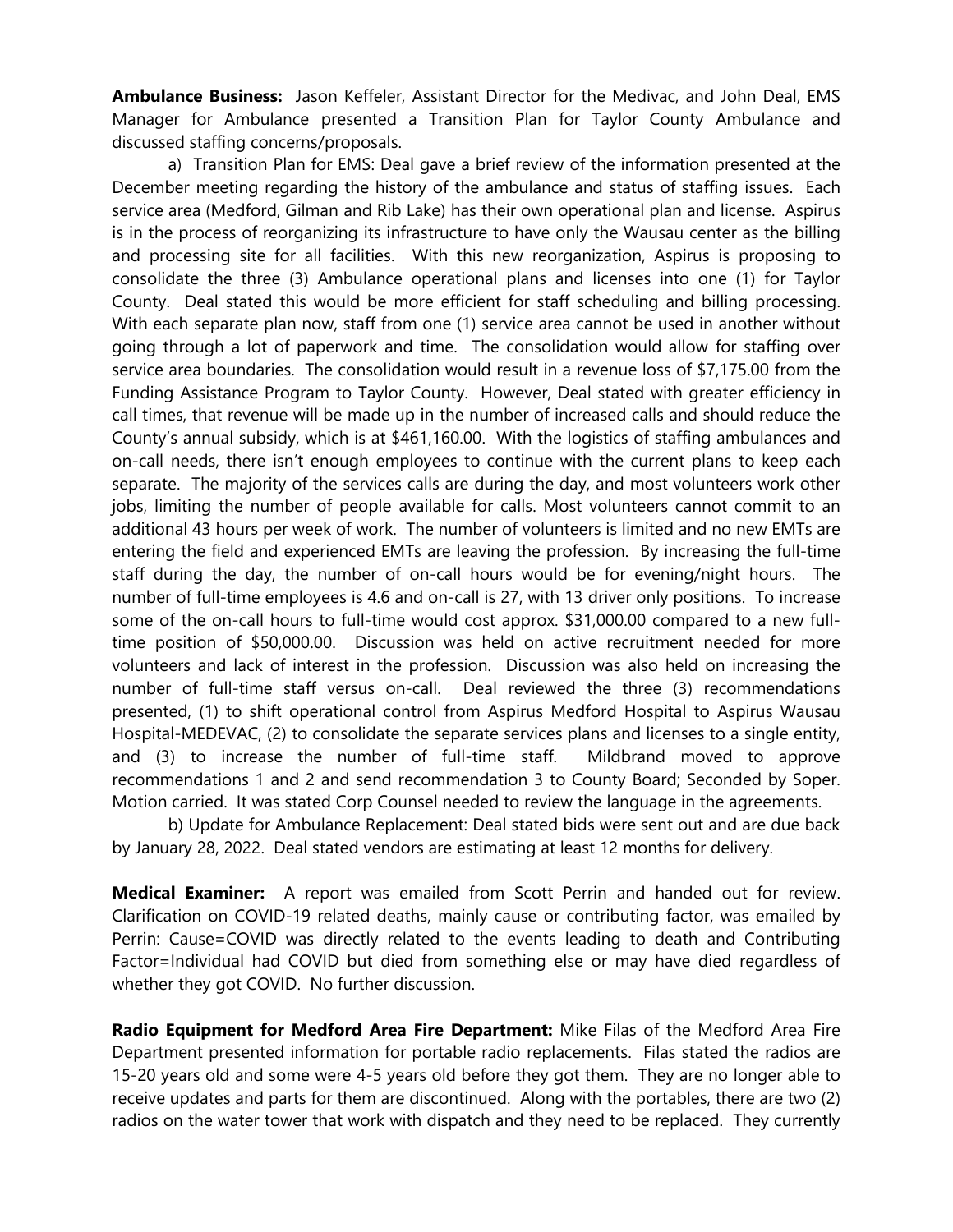tend to lock up and can only be reset on the water tower. The amount of \$97,739.48 for replacement is being requested from the Taylor County ARPA grant. The grant allows for such projects. The County's remaining 2021 balance is approx. \$400,000. Discussion was held regarding the eight (8) municipalities in the Fire Department's service area help fund this request as each has received ARPA money. It was stated this department does not serve the entire County and therefore County money should not be used for just one department. The question was asked if a different county that serves into Taylor County came to request a portion of replacement money, would they be refused, and the answer was yes. Brooks moved to approve the request of using ARPA money to replace radios for the Medford Area Fire Department in the full amount of \$97,739.48 and send the request to the Finance Committee. No second was made. Motion died.

### **Emergency Management Services:**

- a) EMPG-S Grant reimbursement was received in the amount of \$2,826.07 on December 21, 2021. The total from both grants was \$4,545.85.
- b) Emergency Management Updates:
	- 1) A power outage occurred on December 17, 2021 in Stetsonville. The

Centennial Hall was asking if funds were available to provide meals for displaced residents. Handrick coordinated opening the Stetsonville Elementary School as a warming center and the Centennial Hall remained open for residents. Human Services (HS) was notified to assist in sending staff to the school but due to limited staffing, HS determined it would be best to offer hotel vouchers and provide meals to those needing shelter. The Sheriff's Office completed welfare checks in the area. One (1) resident used a hotel for a night and two (2) residents utilized the Centennial Hall.

 2) Lublin was also impacted by the power outage. The Village President was contacted. Residents were offered the opportunity to warm up at the Village Hall, but all declined. The Fire Department building was going to be opened if the outage continued but power was restored later in the afternoon.

3) Outreach was done with all Village/Town clerks to notify Handrick as soon as possible when they were aware of power outages that would impact residents during cold/excessive heat conditions.

 4) Training opportunity: Community partners and department heads in the Emergency Operation Plans were notified and encouraged to attend the virtual training free of charge.

 5) PPE distribution continues and outreach is done to ensure adequate supplies are available.

 6) Coordination continues with the Medford Fire Department to utilize the facility for testing/vaccination clinics.

7) The Prepare with Pedro classes at Holy Rosary for Dec.  $16<sup>th</sup>$  were cancelled to due school closure and are now rescheduled and completed on Jan. 13. This emergency preparedness class is in conjunction with the American Red Cross for younger students. A shelter-in-place lesson was added during this class and information was left for staff as part of their preparedness training for grades K, 1<sup>st</sup> and 2<sup>nd</sup>.

 8) A cost saving alternative for the Emergency Notification platform for Taylor County has been reviewed. The dispatch supervisors and Handrick participated in a demo with Hyper-Reach. It was well received. Implementation of the platform has been postponed until